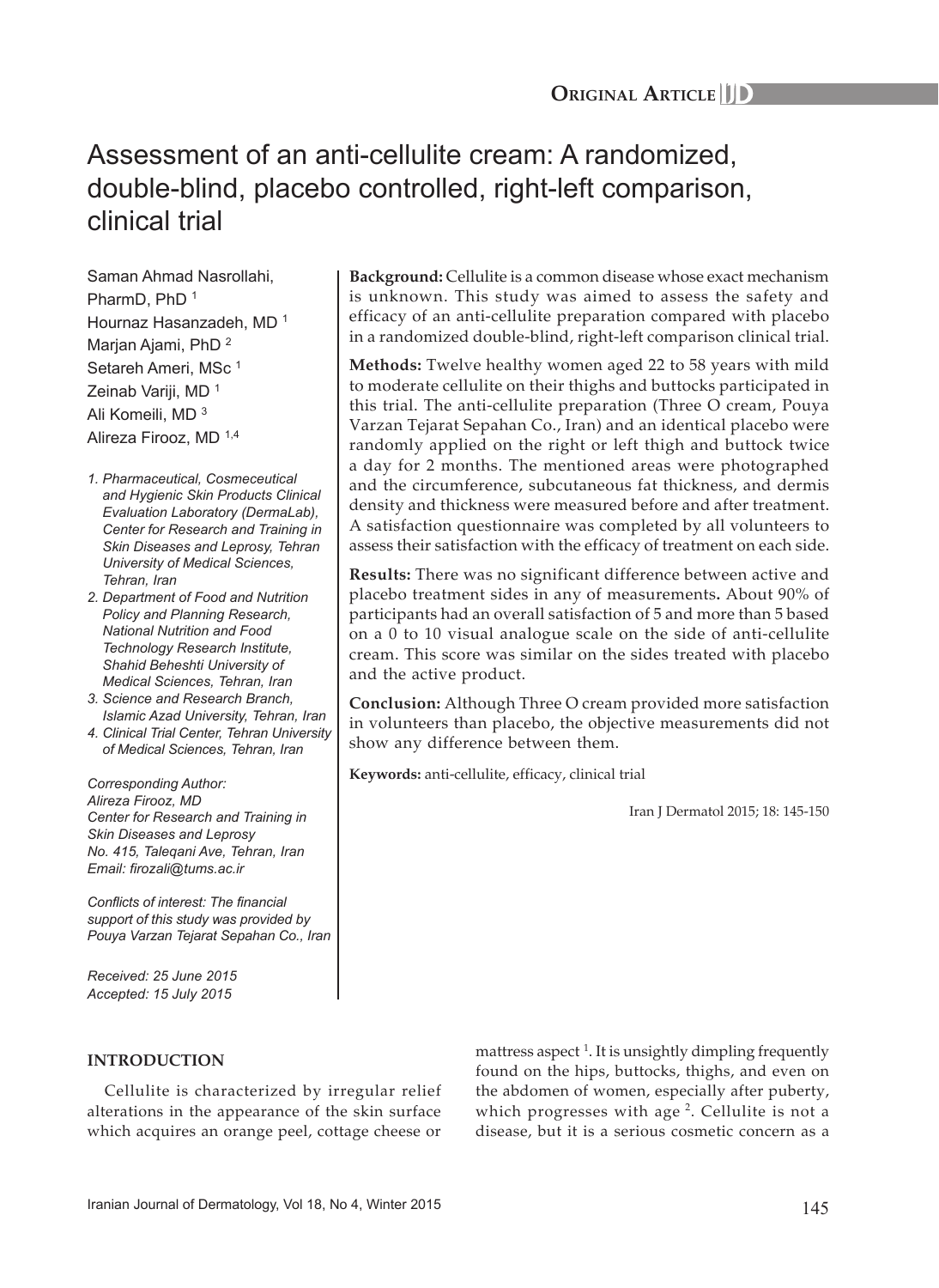non-inflammatory phenomenon with topographic skin changes that affects 80 to 90% of the women over the age of 20 year. It is rarely seen in men <sup>3</sup>.

Although excessive weight gains increases the risk of cellulite, it can appear in young women with a normal Body Mass Index (BMI). Other risk factors involved in the pathogenesis of cellulite include genetic factors and gender; changes in the natural secretion of hormones, especially female sex hormones (estrogen at different ages such as puberty, pregnancy, lactation and menopause); lack of a proper diet and nutrition program; aging; prolonged stress and fatigue; immobility and lack of physical activity, dehydration; and Caucasian race  $4.5$ .

The histopathologic changes of cellulite includes excessive hydrophilia of interstitial matrix leading to edema, alterations in connective structures, collapse of collagen fibers in the dermis, disorders in the lipogenesis-lipolysis system which leads to fat accumulation (hypertrophy of adipocytes), microcirculatory alteration, and stasis in the venous-lymphatic system  $4,6,7$ .

Several therapies have been proposed and employed to treat cellulite including weight loss, a variety of topical agents, skin massage, mechanical equipments, surgical procedures, as well as oral supplements<sup>3</sup>. Among the mentioned therapies, topical agents are preferable as a non-invasive modality.

The aim of this study was to assess the safety and efficacy of a topical anti-cellulite cream in comparison with placebo in the treatment of mild to moderate cellulite of buttock and thigh areas.

## **PARTICIPANTS AND METHODS**

## **Participants**

In this study, 12 healthy female participants aged 22 to 58 years were enrolled in a doubleblind, right-left placebo-controlled, clinical trial. The inclusion criteria were age 18 to 60 years, cellulite grade 2 to 4, no changes in diet, lifestyle, and exercise program during the study, and signing the informed consent form. The exclusion criteria were acute medical problems, allergy to the components of cream, using any treatment for cellulite in the past 2 months, any history of surgery or scar in the cellulite area, and venous thrombosis in the last 2 years.

## **Products**

The test product Three O containing 0.015% Coenzyme A (CoA), 5% L-Carnitine, 1% caffeine, 1.5% ginger root extract and 2.5% Bodyfit (as the mixture of glycerin, water, coco-glucoside, caprylyl glycol, alcohol, glaucine) and the placebo that was a cream with similar appearance and foundation lacking the active ingredients were provided by Pouya Varzan Tejarat Sepahan Co., Iran.

## **Study design**

This study was a randomized, double-blind, right-left comparison clinical trial. The weight and height of the participants were measured by a dermatologist. The anterior surface of both thighs was marked 20 and 30 cm above the upper edge of the patella and the thigh circumference was measured and recorded with a measuring tape. The subcutaneous fat thickness was measured subsequently by a clipper on the anterior surface of the thigh in the supine position in all four mentioned areas. The epidermis and dermis thickness and the density of the dermis were measured with a 20 MHz skin ultrasound (DUB Skin Scanner, tpm, Luneburg, Germany)<sup>8</sup>. Furthermore, photographs were taken from the anterior, posterior, and right and left lateral aspects of the thigh with a digital camera (Nikon S300, Japan) at a distance of 60 cm with constant light conditions in the upright position.

Then, based on a computer generated randomization list, the volunteers were asked to apply the anti-cellulite Three O and the identical placebo creams twice a day through rotational motions to the right and left thighs for 2 months. They were also required not to use any other topical products on the treatment areas. Furthermore, they were advised to perform physical activity regularly for half an hour every day.

After 2 months, all measurements were repeated in both areas and the results were recorded. The changes in variables in each treatment side were calculated according to the following formula:

Change = (value after 2 months - value at baseline) / value at baseline

Also, photography was repeated and the changes were scored by a blinded dermatologist on a 4-point Likert scale: much better, slightly better, without change, worse.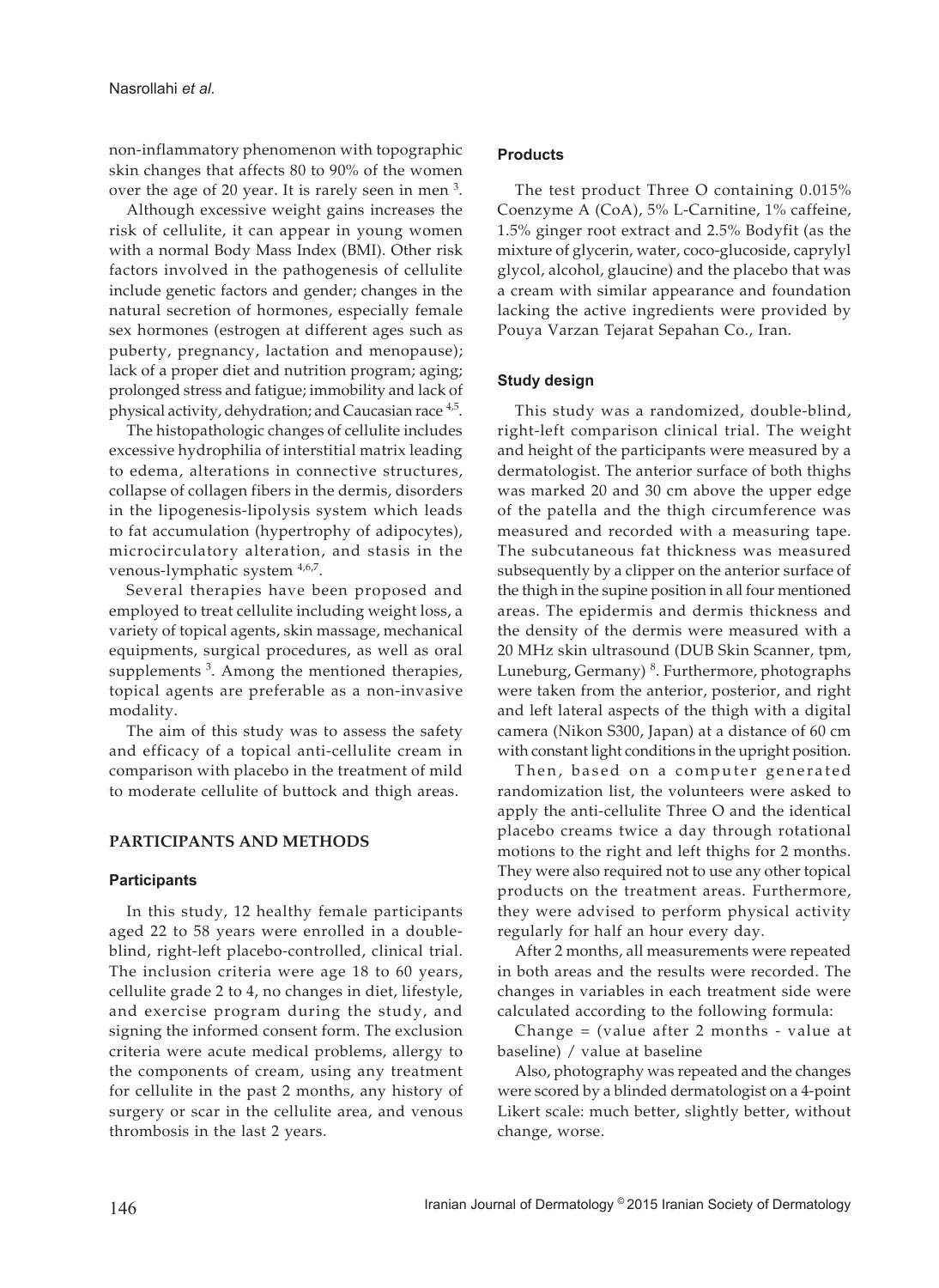The patient's satisfaction with the efficacy of treatment on each side was evaluated on a 0-10 scale according to a Visual Analogue Scale (VAS) by the patients <sup>9</sup>.

The incidence of side effects (itching, irritation, swelling, redness and scaling) was also evaluated and recorded on a 0-3 scale (0-none, 1- slight, 2 moderate and continued use, 3- severe leading to discontinuation of use). Any moderate or severe adverse effect was photographed. If a severe adverse effect occurred, the use of cream was stopped and the measurements were done on the same or next day.

## **Statistical analysis**

The obtained data were entered in Case Report Forms (CRF) and then analyzed with the IBM SPSS Statistics (IBM Corp., Armonk, NY, USA) software version 20. Due to lack of normal distribution of data, Wilcoxon Rank-Sum statistical test was used for analysis and *P*-values less than 0.05 were considered significant.

### **Ethical issues**

The study was conducted in accordance with the ethical principles provided by Good Clinical Practice (GCP) and the Declaration of Helsinki and all volunteers provided written informed consent.

### **RESULTS**

The mean reduction in weight and BMI was

 $-0.80\pm2.18$  and  $-0.32\pm0.84$  kg/m<sup>2</sup> respectively, which indicated that the participants' weight and BMI did not change considerably during the study.

The reduction in the thigh circumference 20 and 30 cm above the patella was higher on the side treated with Three O cream compared with placebo, but the change was not significant (*P*=0.25 and 0.08 respectively, Table 1).

The thickness of the subcutaneous fat 20 and 30 cm above the patella decreased with both treatments and the difference was not significant (*P*= 0.21 and 0.66 respectively, Table 1). Also, the changes in the echo-density of the dermis was not different between the two sides (Table 1).

The thickness of the dermis 20 and 30 cm above the patella increased with both treatments and the difference was not significant (*P*= 0.94 and 0.64 respectively, Table 1).

The alteration indicator of the skin density 20 and 30 cm above the patella in both areas increased but the change was not significant (*P*= 0.76 and 0.6 respectively, Table 1).

By increasing the use of the anti-cellulite cream and sample size, the changes of the parameters can become significant.

#### **Visual assessment of cellulite**

Assessment of the changes of the cellulite appearance by the dermatologist showed that the side treated with the anti-cellulite cream was

**Table 1.** The change in thigh and buttock circumference, subcutaneous fat thickness, and echo- density and thickness of dermis 20 and 30 cm above the patella 2 months after treatment.

| variable                                                     |         | Median ± interquartile range (%) | P     |
|--------------------------------------------------------------|---------|----------------------------------|-------|
| Thigh circumference 20 cm above the patella (cm)             | Active  | $0.00 \pm 6.74$                  | 0.248 |
|                                                              | Placebo | $2.14 \pm 6.95$                  |       |
| Thigh circumference 30 cm above the patella (cm)             | Active  | $-0.75 \pm 5.93$                 | 0.075 |
|                                                              | Placebo | $0.67 \pm 3.17$                  |       |
| Subcutaneous fat thickness 20 cm above the patella $(\mu m)$ | Active  | $-4.91 \pm 26.21$                | 0.213 |
|                                                              | Placebo | $-7.62 \pm 32.28$                |       |
| Subcutaneous fat thickness 30 cm above the patella (µm)      | Active  | 2.08±53.20                       | 0.657 |
|                                                              | Placebo | $-3.49 \pm 38.32$                |       |
| Dermis thickness 20 cm above the patella (um)                | Active  | $3.29 \pm 16.84$                 | 0.937 |
|                                                              | Placebo | $5.13 \pm 38.15$                 |       |
| Dermis thickness 30 cm above the patella (µm)                | Active  | $-03.08 \pm 53.71$               | 0.638 |
|                                                              | Placebo | 13.46±52.16                      |       |
| Skin density 20 cm above the patella                         | Active  | $9.63 \pm 85.15$                 | 0.754 |
|                                                              | Placebo | $5.05 \pm 23.34$                 |       |
| Skin density 30 cm above the patella                         | Active  | 5.37±97.25                       | 0.583 |
|                                                              | Placebo | $-4.41 \pm 99.49$                |       |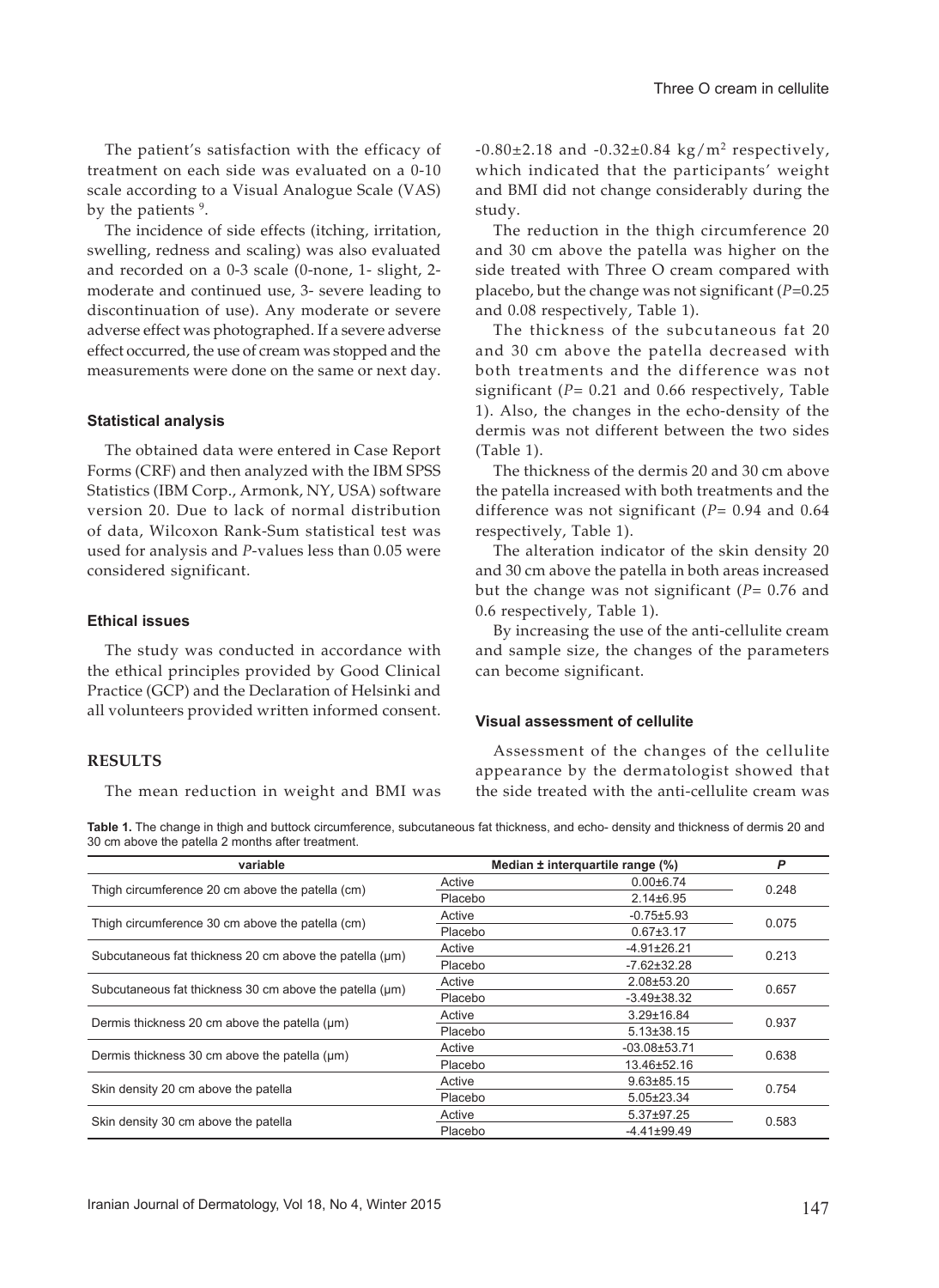

**Figure 1.** Changes of cellulite appearance assessed by the dermatologist.

much better in 8.3%, better in 16.7%, worse in 8.3%, and without any change in the rest of the participants. The side treated with placebo did not change in 83.3% and was better in 16.7% of the participants (Figure 1). Moreover, based on the dermatologist's evaluation of the skin quality improvement after using the cream, it was positive in 25% of volunteers.

#### **Patient self-assessment**

All participants (100%) expressed smoothing on the skin on both sides of anti-cellulite and placebo creams. About 30% and 40% of the participants experienced skin firming on the side of anticellulite cream and placebo, respectively. About 44.4% and 56.6% of the participants expressed that the orange peel appearance decreased on the side of anti-cellulite and placebo, respectively. 30% on usage side of anti-cellulite and 30% on usage side of placebo noted that the thigh format has been slimmer appropriately. More than 30% of the study participants were satisfied with smoothing and firming effects of the product. Moreover, based on a visual scale assessment (VAS), 90% of the volunteers had a satisfaction score of 5 and on the sides treated with anti-cellulite and placebo creams. One participant experienced slight irritation for 10 days and another patient had slight itching and irritation for 1 month on the placebo side. As a whole, two months regular use of Three O anticellulite cream did not show any adverse effects, so this cream is safe.

## **DISCUSSION**

Cellulite seems to be one of the problems affecting many women these days. Despite its high prevalence and various physiological aspects have been described, the precise etiology of cellulite has not been established yet  $^{10,11}$ .

This clinical trial was a randomized, doubleblind, placebo-controlled study which evaluated the efficacy of the test product in improving the appearance of cellulite and reducing the circumference of the affected areas. The test product was an anti-cellulite and topical slimming cream containing some active ingredients such as L-Carnitine, Coenzyme A (CoA) and caffeine (a known stimulator) that stimulate lipolysis within adipocytes via lipid unloading of the fat tissue, glaucine which is effective on lipolysis through glycerol release in adipocytes, and ginger root extract which facilitates and accelerates microcirculation and helps with physical activity for reducing fat layers 3,12-15.

As it is demonstrated in table 1,using anticellulite cream, indicates some active ingredients of product are able to affect adipocytes (fat cells) and make them smaller or eliminate. One of the ingredients of the cream is caffeine that acts directly on adipocytes, promoting lipolysis, inhibiting phosphodiesterase, and thus augmenting cyclic AMP; it activates the triglyceride lipase enzyme and breaks down triglycerides into free acids and glycerol  $16$ . The second ingredient is L-Carnitine which allows fatty acids to be transported across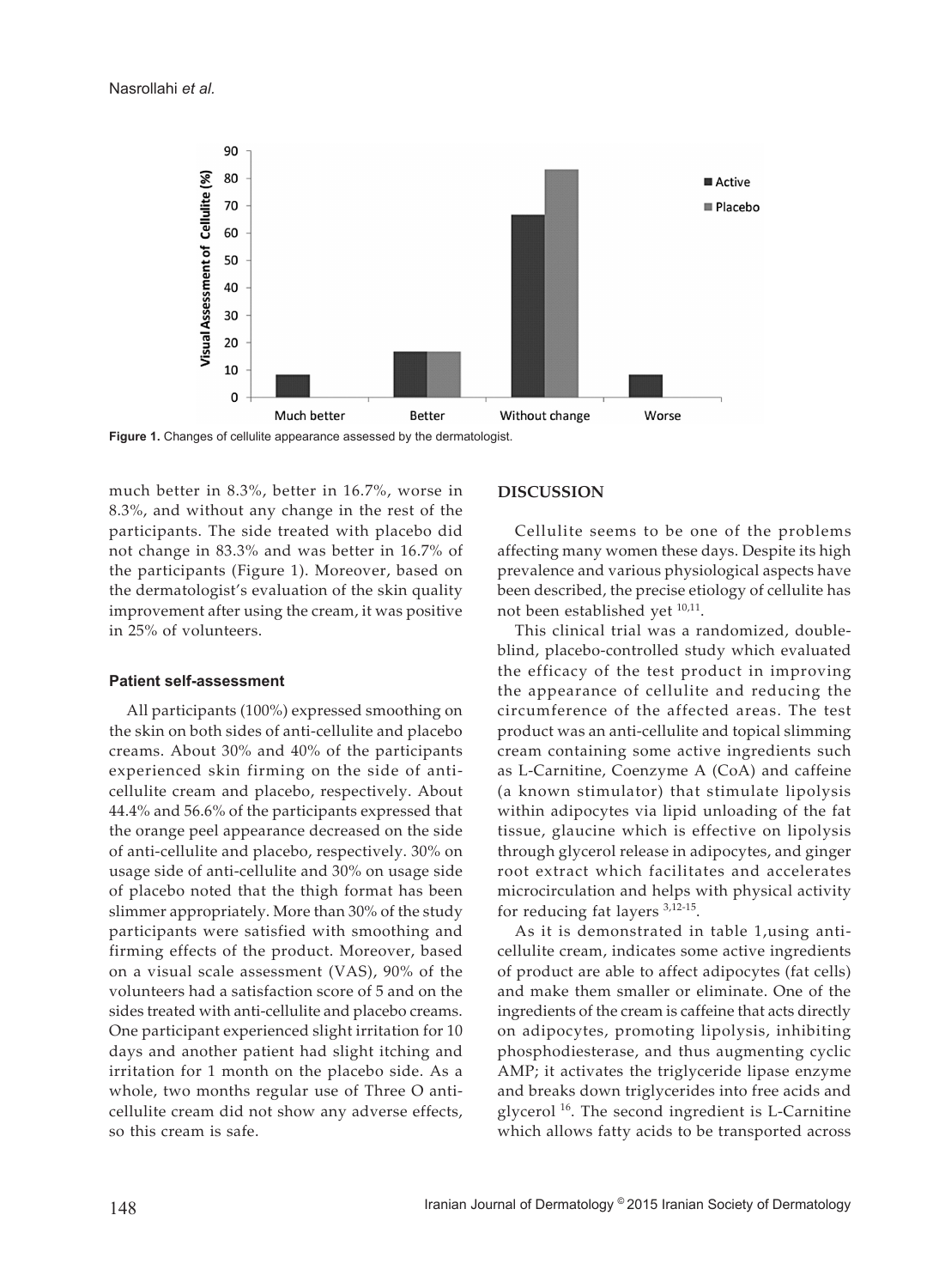the cell membrane to their oxidation sites within the mitochondria. The next one is Coenzyme A (CoA) that forms a thioester bond with free fatty acids in earlier stages; this molecule is then able to react with carnitine-acyltransferase and L-carnitine  $12,13,17$ . Finally, glaucine is a multifunctional molecule that stimulates lipolysis and inhibits the appearance of new adipocytes through calcium flow regulation <sup>14</sup>.

The water release which is later drained by blood vessels and the lymphatics leads to an increase in the dermis thickness (Table 1). In addition, with the elimination of the fat mass, pressure on the dermis is reduced which causes an increase in the dermis thickness; moreover, the orange peel appearance either resolves or reduces. Therefore, this process can be due to Bodyfit (as a mixture of glycerin, water, coco-glucoside, caprylyl glycol, alcohol, and glaucine) that visibly reduces the appearance of cellulite, while contributing to an improvement in drainage and water distribution throughout the tissue. Therefore, as the cellulite diminishes, the skin firmness is restored  $18$ . Moreover, ginger extract increases the circulation due to its spicy ingredients and regulates the moisture due to its content of polysaccharides and amino acids 15.

According to the results, another parameter was the skin density and firmness which increased via elimination of adipocytes, replacement or activation of fibroblasts, and collagen production in the dermis. In the presence of the active ingredients of Three O anti-cellulite cream, the adipose tissue is replaced by a tissue possessing fibroblastic characteristics with contractile properties <sup>19</sup>.

As mentioned earlier, all subjects expressed smoothing of their skin on both sides. This effect of the placebo was probably due to the use of an occlusive emollient and moisturizing compounds in the cream base that is identical to the active product. In addition, decreased fat mass on the placebo side was probably due to the effect of massage during the use of the product as mentioned in scientific papers as a way to treat cellulite; therefore, the reduction in the orange peel appearance and slimming were the result of massage 20. If the anti-cellulite cream was applied for more than 60 days, the effectiveness of active product on affected areas would be better. Besides cream, complementary activities were helpful in for improving the condition.

Cellulite is a complex phenomenon and its

treatment includes rather prolonged use of topical agents, physical activity, and applying massage to the target area. This study showed that the use of Three O anti-cellulite and topical slimming cream was safe as a non-invasive treatment. Furthermore, even though the changes were not significant, increased dermis thickness and skin density indicated the efficacy of this combination of ingredients in eliminating adipocytes, diminishing the orange peel appearance, and improving the skin firmness. This improvement in the skin firmness and also the slight increase in the density index were confirmed by the physician through patient assessment.

#### **Acknowledgement**

The authors acknowledge Pouya Varzan Tejarat Sepahan Co., for financial support of the present study**.**

#### **REFERENCES**

- 1. Hexsel D, Dal'Forno T, Mazzuco R. Definition, clinical aspects, classifications, and diagnostic technique. Cellulite pathophysiology and treatment. In: Goldman MP, Hexsel D, editors. 2nd Ed. Philadelphia: Taylor and Francis; 2010:13-23.
- 2. Avram MM. Cellulite: a review of its physiology and treatment*.* J Cosmet Laser Ther 2004;6:181-5.
- 3. Rawlings AV. Cellulite and its treatments. Int J Cosmet Sci 2006;28:175-90.
- 4. Kruglikov I. The pathophysiology of cellulite: can the puzzle eventually be solved? J Cosmet Dermatol Sci Appl 2012;2:1-7.
- 5. Khan MH, Victor F, Rao B, et al*.* Treatment of cellulite. part I. Pathophysiology. J Am Acad Dermatol 2010;62:361-70; quiz 371-2.
- 6. Terranova F, Berardesca E, Maibach H. Cellulite: nature and aetiopathogenesis. Int J Cosmet Sci 2006;28:157-67.
- 7. Ortonne JP, Zartarian M, Verschoore M, et al*.* Cellulite and skin ageing: is there any interaction? J Eur Acad Dermatol Venereol 2008;22:827-34.
- 8. Dreno B, Araviiskaia E, Berardesca E, et al*.* The science of dermocosmetics and its role in dermatology. J Eur Acad Dermatol Venereol 2014;28:1409-17.
- 9. Reips UD, Funke F. Interval level measurement with visual analogue scales in Internet-based research: VAS Generator. Behav Res Methods 2008;40:699-704.
- 10. De la Casa Almeida M, Suarez Serrano C, et al*.* Cellulite's aetiology: a review. J Eur Acad Dermatol Venereol 2013;27:273-8.
- 11. Dupont E, Journet M, Oula ML, et al*.* An integral topical gel for cellulite reduction: results from a double-blind,